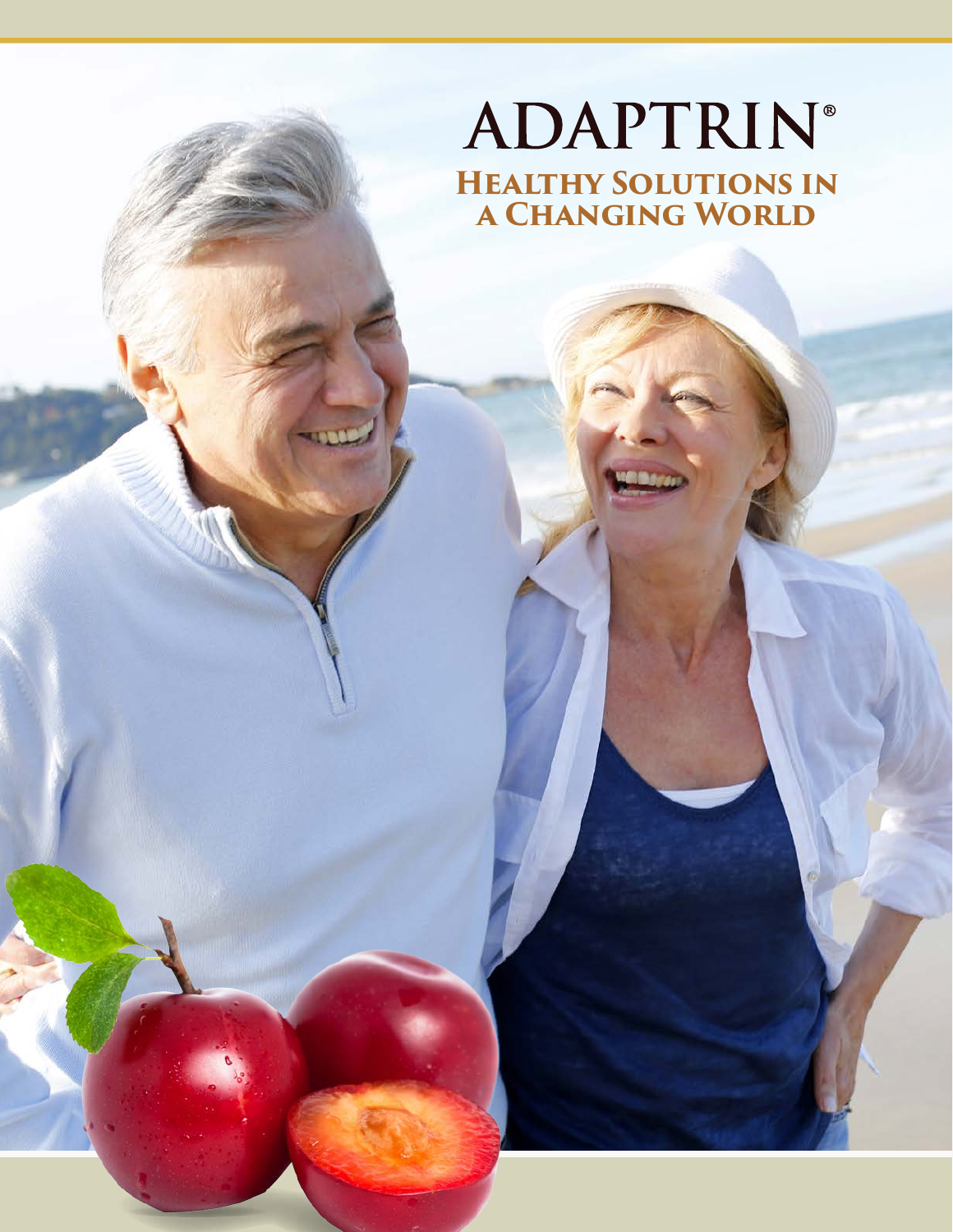# **Tibetan Roots Lead to a Healthy Path** ADAPTRIN®1

daptrin is a botanical and mineral formula whose origins lie in the principles of Tibetan medicine; Adaptrin is designed to nutritionally support the healthy cardiovascular and immune systems. Based on the long-standing tradition of nutritional use and published studies, Adaptrin lowers stress levels, sharpens memory, overall energy and alertness, sleep patterns; and promotes an increased general subjective sense of well-being.

> One of the interesting aspects of Adaptrin's mechanism is that none of the individual ingredients of the formula has been used in a significant dose. In view of the clinically confirmed efficacy of Adaptrin, it is the synergistic mechanism

of suboptimal-dose ingredients that operates in the formula which provides its health benefits. This cumulative mechanism may help mobilize the body's own means to improve health by the gradual build-up of adaptation energy hence its name, "Adaptrin."

When used on a daily basis, Adaptrin is designed to support a healthy regenerative response and maintain optimal health. This gradual, long-term process of promoting and maintaining optimal health is one of the leading principles in Tibetan medicine. Published clinical evidence shows that long-term daily use of Adaptrin supports cardiovascular health and immunity. \*

\* These statements have not been evaluated by the Food and Drug Administration. This product is not intended to diagnose, treat, cure, or prevent any disease.



*Adaptrin® has its origins in Tibetan medicine as a combination of 21 different herbs and minerals (see Adaptrin® label ). Adaptrin® employs "bioprotectant" properties – helping to regulate the integrity of living cells and balancing the effects of stress on the body. Dr. Vladimir Badmaev, developer of Adaptrin®, states, "I proposed the term 'bioprotectant' in 1995, to describe any compound that preserves the integrity of a body's cells,* 

*tissues, organs, and systems by the preventing free radical formation and disabling existing free radicals."* 

*Unlike a single herb with adaptogen action, Adaptrin's® bioprotectant design helps to manage multiple effects of an unhealthy lifestyle. The herbal combinations used in Adaptrin® provide bioprotectant and antioxidant properties that broadly support the body's ability to regulate towards a natural state of health. All of Adaptrin's® components occur in the formula in* 

The herbal combinations used in Adaptrin<sup>®</sup> provide bioprotectant and antioxidant properties that broadly support the body's ability to regulate towards a natural state of health.

*small amounts, yet it exerts steady biological action at both low and high dosage. This unique mechanism of Adaptrin® distinguishes it from most other adaptogens and nutritional supplements. The concept of Tibetan herbal formulation provides broad, safe and effective multi-component preparations in the form of "condensed food" to supplement (i.e. to nourish) the body, organs, and systems and it is this combined mechanism of action that is key to their success.\** 

\* These statements have not been evaluated by the Food and Drug Administration. This product is not intended to diagnose, treat, cure, or prevent any disease.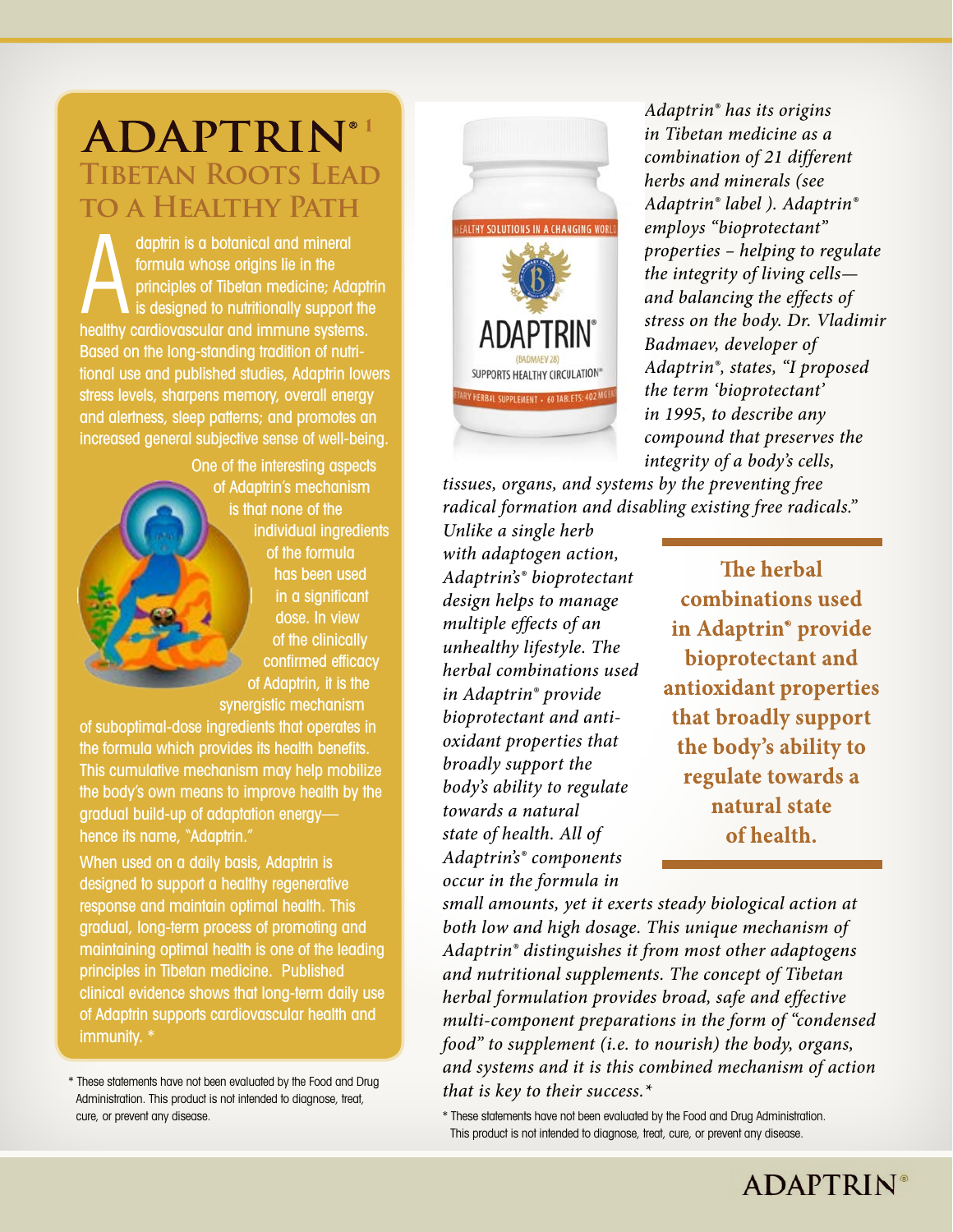

*The natural ingredients used in Adaptrin® are selected from worldrenowned companies and represent quality and tradition supported by science, sustainability, and social responsibility. All ingredients are researched and approved by American Medical Holdings Inc.* 

#### *In 5 peer-review published research studies using the Adaptrin® formula, there were no reported side effects and no known interactions with drugs, foods, or other dietary supplements.\**

The combination of herbs in Adaptrin promote energy and healthy circulation. This primary action is complemented by herbs that support the immune system and maintain a healthy inflammation response – both of which are linked to cardiovascular health and optimal aging. Regulation of digestion with the third group of herbal ingredients in the Adaptrin formula is a hallmark of Tibetan medicine. According to the precepts of Tibetan medicine, an unbalanced digestive system is a common denominator in most health concerns, and optimal wellness should start with regulating these imbalances.\*

## **Decades of Clinical Research**

Adaptrin (formula No. 28) is perhaps the most scientifically researched herbal combination known. Over 35 years ago, the first peer-reviewed study was published and since then, numerous clinical trials have confirmed that Adaptrin promotes cardiovascular health, supports a healthy immune response, and helps regulate a natural inflammation response. In the past three decades, basic science studies also verify the botanical and mineral ingredients in Adaptrin are rich in antioxidant and free radical scavenging flavonoids, a source of multiple health benefits.\* ■

\* These statements have not been evaluated by the Food and Drug Administration. This product is not intended to diagnose, treat, cure, or prevent any disease.

# **ADAPTRIN® Recommended Dosage**

The suggested dose of Adaptrin<sup>®</sup> is one to three tablets daily on an empty stomach, half an hour before a meal or half an hour after a meal. Beneficial effects have been reported within two to three weeks. A typical course would be three tablets daily, for approximately three months. After that, a dosage of 1 tablet daily as a maintenance dose, is recommended at breakfast time. In individuals weighing more than 200 lbs., the starting dose may be 6 tablets daily with a maintenance dose of 2 tablets daily. The dose of Adaptrin® should be built up gradually over a



period of 3 weeks (1 tablet per day in the first week, 2 tablets per day in the second week and 3 tablets per day the in third week), according to the theory in Tibetan medicine that a long lasting process should be reversed gradually.

\* These statements have not been evaluated by the Food and Drug Administration. This product is not intended to diagnose, treat, cure, or prevent any disease.

### **ADAPTRIN®**